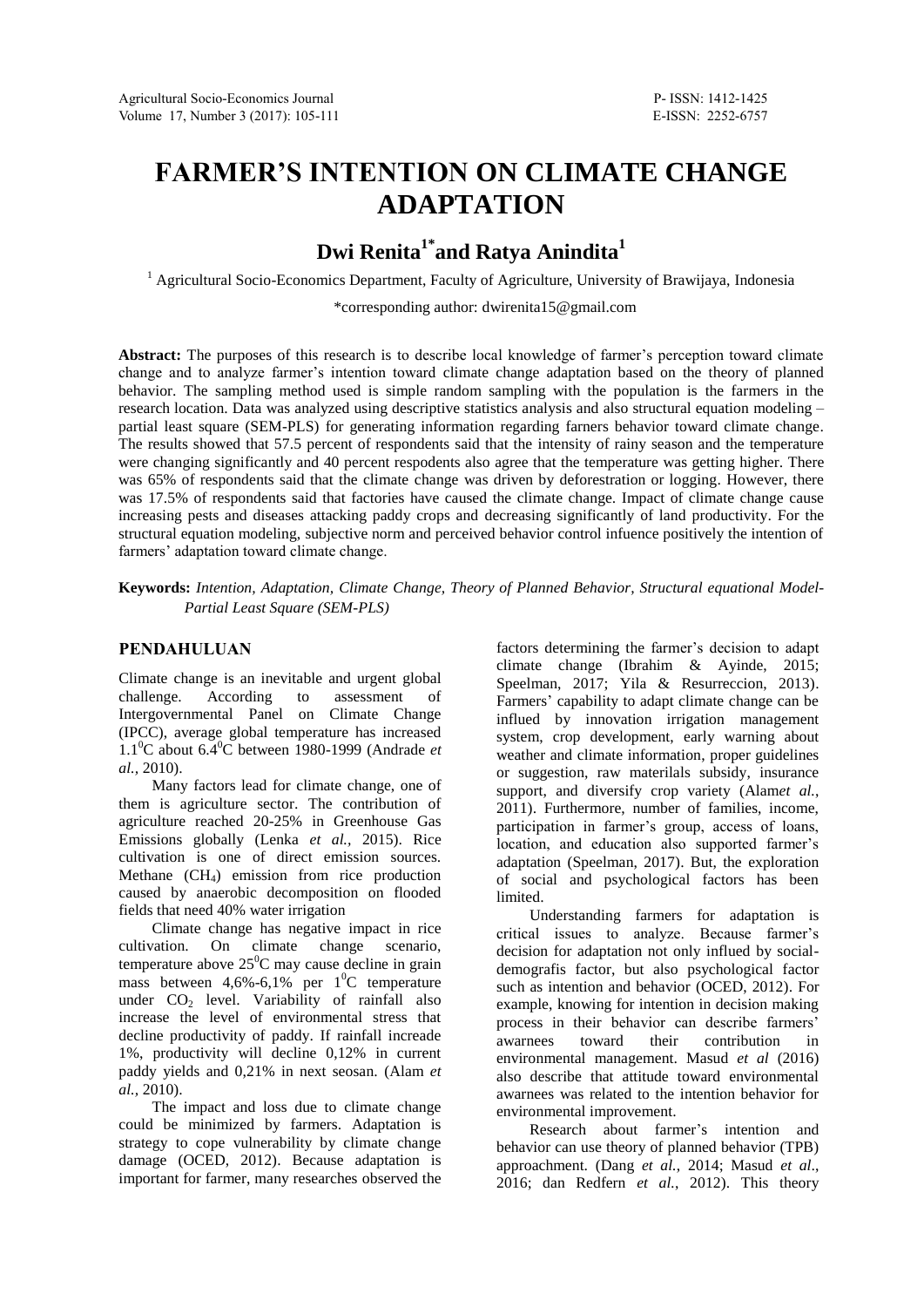describe three variables such as attitude toward adaptation, subjective norm and perceived behavioral control can influed intention farmers to do something (Ajzen, 1991).

Research about the climate change connected with planned behavior is limited in Indonesia. Therefore, ths research is attempting to fill the empirical gap and bringing information in the way how the farmers adapt with the environmental changing.

Based on problem formulation above, the purposes of this research are: 1) to describe local knowledge of farmer's perception toward climate change; 2) to analyze farmer's intention on climate change adaptation.

#### **RESEARCH METHODS**

Research location was selected purposively in Menang Village, Pagu Distric, Kediri Regency. Sampling method uses formula introduced by Parel et al (1978). So, the total sample selected is 40 respondens. This research use primary data which obtained by interview and questionnaire in three farmers' group, and secondary data from government of Indonesia.

In this research, model is formed by latent variables who needs indicators to explain the measurement. Figure 1 shows the model of this research. Endogenous variable as laten variable is namely intention of farmer adaptation (Y1). This variable is measured by four indicators which are adjusting planting calender (Y1.1), adjusting technique planting (Y1.2) and crop diversification (Y1.3). Exogenous laten variables are devided in three variables. Those three variables are attitude toward adaptation  $(X1)$ , subjective norm  $(X2)$ , and perceived behavioral control (X3).

Attitude toward adaptation are reflected by four indicators which are doing additional steps to adapt climate change (X1.1), farmer adaptation (X1.2), uncertain climate change with no adaptation (X1.3) and harmful climate change on their production (X1.4). Indicators of subjective norm are family (X2.1), farmer's friend (X2.2), farmer's group (X2.3) and agriculture extention (X2.4). Perceived behavioral control is measured by two indicators which are capability knowledge of farmer and self-confidence of farmer to commit farming.

The data was analyzed using two analyses, descriptive statistic and *structural equational model-partial least square* (SEM-PLS)*.* Descriptive statistic will explain about characteristics of respondent and farmer's perception about climate

change. Then, SEM-PLS is used to analyse intention of farmer's adaptation toward climate change.



Then, validity test use *discriminant validity*

(DV) and *average variance extracted* (AVE). Indicator will be valid if AVE greater than 0.5 and loading factor in their own indicator greater than each other. Fit structural model is performed by path coeffisien, p-value, R-squared and Q-squared.

## **RESULT AND DISCUSSION Farmer's Perception toward Climate Change**

Knowing perception of farmers toward climate change is an important part before we discuss about adaptation intention. Climate change is serious challenge but farmer's awareness is low. In this chapter, perception of climate change devided in three topics which are characteristic of climate change, the causes of climate change, and the effect caused by this phenomenon.

In order to explore farmers' perception on climate change, respondents were asked several carefully weigthed questions, as shown in Table 1. The result shows that 57.5% respondents know that characteristic of climate change is indicated by unpredictable rainfall patterns. Moreover, the respondents' statement that there were increasing temperature were about 40%. The village location of this research is located in more than 500 meters upper sea levels. Then, according to the reponse of respondents, there was 90% of respondents agree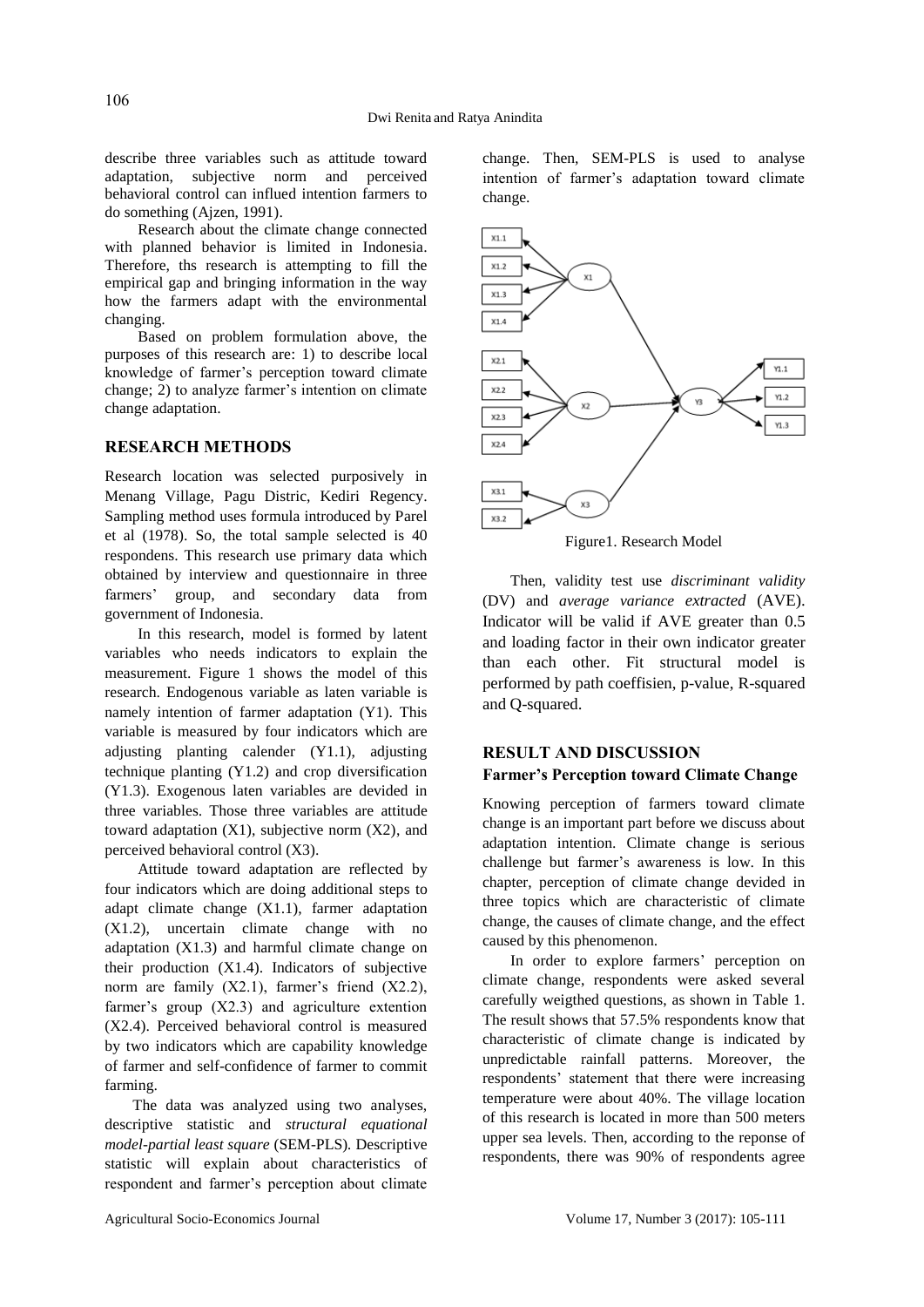that there is no extreme disasters and flood happened.

|                                          | <b>Respondent's Answer</b> |         |          |  |
|------------------------------------------|----------------------------|---------|----------|--|
| <b>Climate Change</b>                    | Agree                      | Neutral | Disagree |  |
| <b>Characteristics of climate change</b> |                            |         |          |  |
| Temperature heater than 10 years ago     | 40%                        | 40%     | 20%      |  |
| Rainfall More Intensively                | 77.5%                      | 20%     | 2.5%     |  |
| Rainfall in abnormal cycle               | 57.5%                      | 35%     | 7.5%     |  |
| Summer coming fast                       | 5%                         | 7.5%    | 87.5%    |  |
| Flood and extreme disaster               | $0\%$                      | 10%     | 90%      |  |
| <b>Cause of Climate Change</b>           |                            |         |          |  |
| Logging                                  | 27.5%                      | 65%     | 7.5%     |  |
| Factory industrialization                | 17.5%                      | 55%     | 27.5%    |  |
| People migration                         | $0\%$                      | 35%     | 65%      |  |
| Bad management on natural resources      | 0%                         | 35%     | 65%      |  |
| <b>Consequences of Climate Change</b>    |                            |         |          |  |
| Increased pest and diseases              | 92.5%                      | 7.5%    | 0%       |  |
| Unfertile soil                           | 75%                        | 25%     | $0\%$    |  |
| Declining productivity                   | 92.5%                      | 5%      | 2.5%     |  |
| Rains makes acid soil                    | 50%                        | 45%     | 5%       |  |

Table 1. Farmer's Perception on Climate Change

The cause of climate change should be known for measuring adaptation level of farmers. (Nakashima, D.J., Galloway McLean, K., Thulstrup, H.D., Ramos Castillo, A.and Rubis, 2012). Local knowledge of respondent is highly influenced by where they live. There is 65% respondents answering neutral that logging activities cause climate change. The statement that industrialization causing climate change is agreed by 17.5% respondent. It is because the respondents live close enough to the cigarette factory. Respondent disagree that climate change was caused by unresponsible natural resources management (75%) and people migration (65%). Tabel 2. Realibility Test

|      | <b>Indicators</b>             | <b>Description</b> |  |  |
|------|-------------------------------|--------------------|--|--|
| X1.1 | Doing additional steps        | Realible           |  |  |
| X1.2 | Farmer Adapt                  | Realible           |  |  |
| X1.3 | Uncertain No Adapt            | Not Realible       |  |  |
| X1.4 | Climate Change Harmful        | Realible           |  |  |
| X2.1 | Family                        | Not Realible       |  |  |
| X2.2 | Farmer's Friends              | Not Realible       |  |  |
| X2.3 | Farmer's Group                | Realible           |  |  |
| X2.4 | <b>Agriculture Extention</b>  | Realible           |  |  |
| X3.1 | Capability & knowledge        | Realible           |  |  |
| X3.2 | Farmer's Confidence           | Realible           |  |  |
| Y1.1 | Adjusting planting calender   | Realible           |  |  |
| Y1.2 | Adjusting planting techniques | Realible           |  |  |
| Y1.3 | Crop diversification          | Realible           |  |  |

Climate change has negative impact on agricultural sector. It is due to increasing intensity

of pests and diseases attack to the farmer' crops. Respondents said that rice productivity was decreasing significantly was about 92.5%.

The average rice productiviy is about 4 tons/hectare. The optimal production of the land can achieve about 5 fields has decreased quality and too much use of chemical substances. A half of total respondents also acknowledge that their land is not fertile anymore. tons/hectare. In addition, there is 75% of respondents believe that the current land of rice

## **Analysis of Farmer's Intention on Climate Change Adaptation**

The strategy of adaptation is needed by farmers to minimize the impact of climate change. Intention is the first important thing before behavioral aspek of farmers.

In this reasearch, intention can be formed by attitude toward adaptation, subjective norms and perceived behavioral control. Realibility test shows in Table 2, there are three variables are not realible with their variable such as uncertain climate change\_no adapt, family and farmer's friends. So, this indicator must be deleted. But, farmer's friend can be save because it's composite realibility (CR) more than 0.6. Then validity test can be see on their discriminat validity and AVE. All variables are valid because AVE more than 0.5.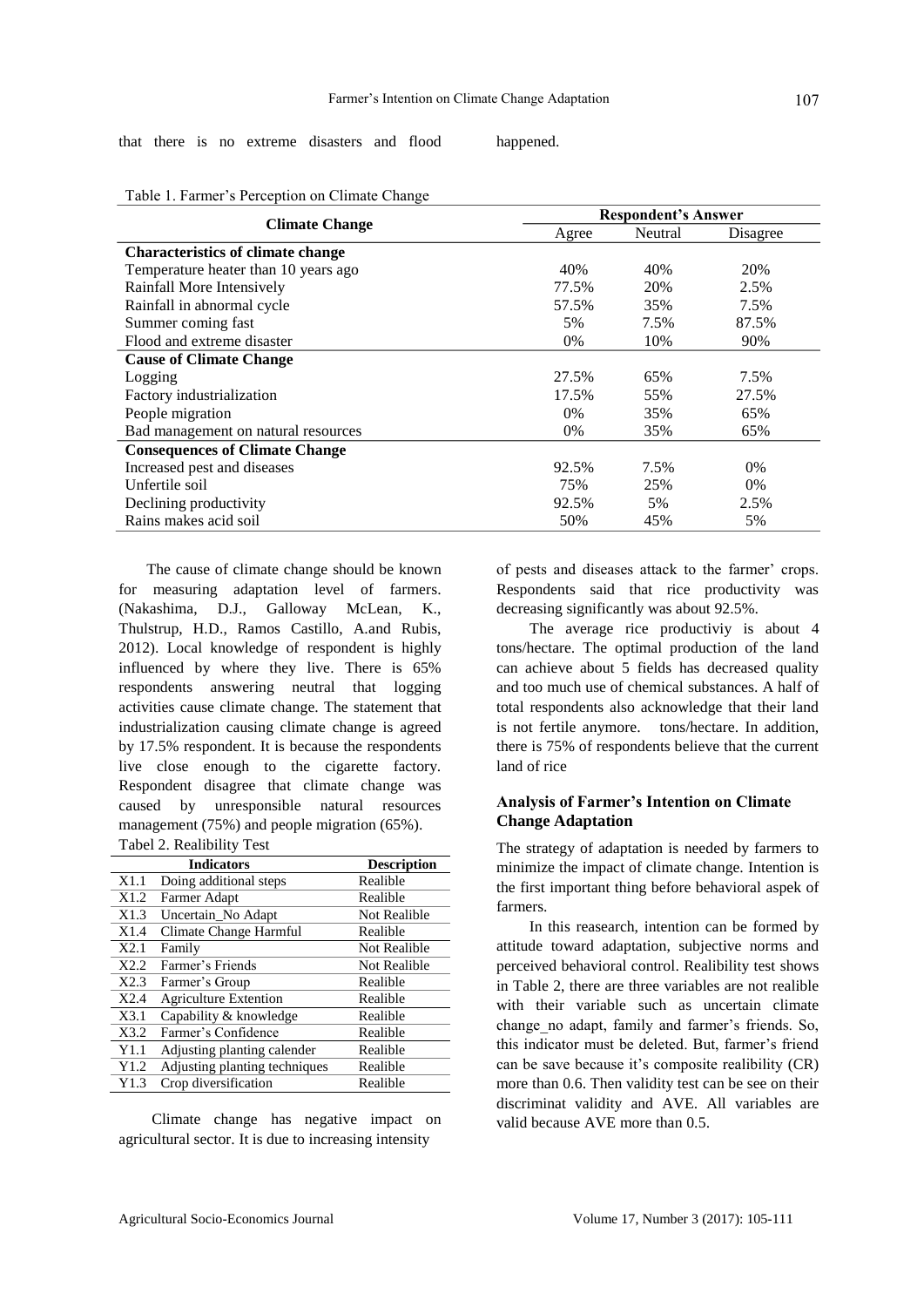Tabel 3. Validity Test

|      | <b>ATT</b> | <b>NS</b> | <b>PBC</b> | Y_INT    | Result |
|------|------------|-----------|------------|----------|--------|
| X1.1 | (0.816)    | $-0.093$  | 0.434      | $-0.045$ | Valid  |
| X1.2 | (0.876)    | 0.073     | $-0.254$   | 0.209    | Valid  |
| X1.3 | (0.719)    | 0.017     | $-0.184$   | $-0.204$ | Valid  |
| X2.2 | $-0.301$   | (0.303)   | $-0.177$   | 0.756    | Valid  |
| X2.3 | 0.065      | (0.954)   | 0.007      | $-0.145$ | Valid  |
| X2.4 | 0.031      | (0.948)   | 0.050      | $-0.096$ | Valid  |
| X3.1 | 0.419      | 0.220     | (0.845)    | $-0.308$ | Valid  |
| X3.2 | $-0.419$   | $-0.220$  | (0.845)    | 0.308    | Valid  |
| Y1.1 | $-0.042$   | 0.078     | $-0.046$   | (0.749)  | Valid  |
| Y1.2 | 0.104      | $-0.006$  | 0.007      | (0.798)  | Valid  |
| Y1.3 | $-0.077$   | $-0.080$  | 0.044      | (0.665)  | Valid  |
| AVE  | 0,547      | 0,650     | 0,634      | 0,714    |        |

| Hypothesis    | Path coeff | p-values | Result      |
|---------------|------------|----------|-------------|
| ATT>Y_INT     | 0.48       | $0.001*$ | Ho rejected |
| SN>Y_INT      | 0.36       | $0.006*$ | Ho rejected |
| PBC>Y_INT     | 0.27       | $0.030*$ | Ho rejected |
| R-square      | 0.52       |          |             |
| Adj. R-square | 0.48       |          |             |
| Q-square      | 0.539      |          |             |

\* level significance 95%



Figure 2. Model of Intention on Climate Change Adaptation

Based on Table 4, all variables are significantly effect toward intentions of farmers in climate change adaptation, so all hypotheses are accepted. Attitude toward intention has positive coefficient of 0.48, whereas subjective norm has a path coefficient about 0.36 and the perceived behavioral control has 0.27 path coefficient influencing the intention in adapting the climate change. The R-square value is 0.52, it means that intention model adaptation can be describeb 52% by attitude variable, subjective norms and perceived behavioral control, while the rest was explained by other variables outside the model. Views on the value of the Q-square that this model can predict model of 53.9%. The overall intention model adaptation to climate change can be described in the model in Figure 2.

## **Farmer's Attitude toward Adaptation Intention**

Climate change is lead to loss for farmer's productivity (Peng et al., 2004). Therefore, farmers must take additional activities to minimize the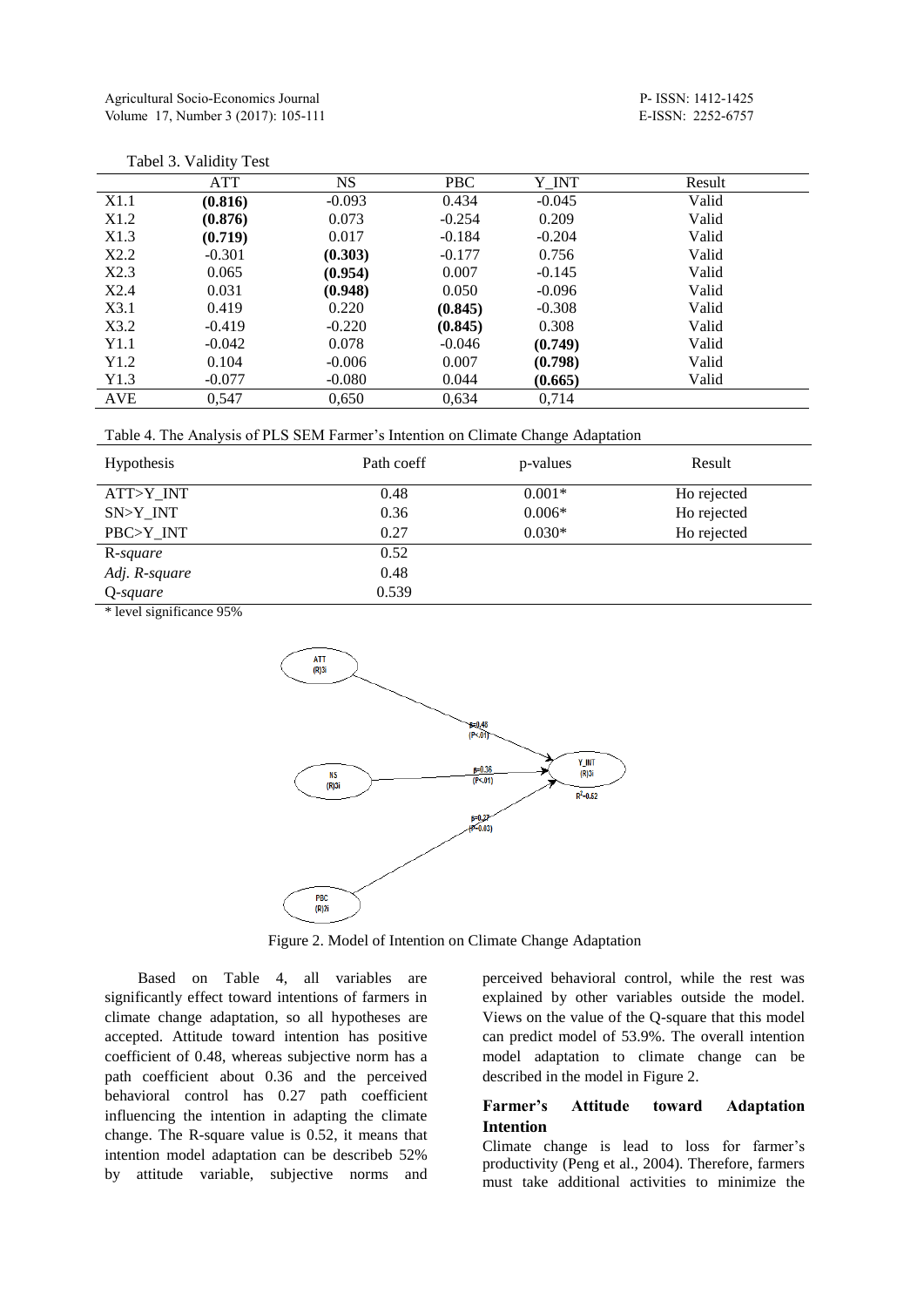impact of climate change. On rice cultivation, high rainfall can cause increasing of fungal diseases called blast disease. Farmers do some efforts to cope these diseases by spraying a chemical fungicide every two times a week.

This attitude is different from the rice cultivation process in the time before. In addition, farmers soak of seeds before planting by chemical anti-fungal drugs. Additional activities for grooming process is also done by changing the use of fertilizer to prevent planthopper. To reduce intensity of the birds eating the rice, farmer put up the paranet and scarecrow. The attitude toward adaptation is employed to address the consequences of climate change (Masutomi, Takahashi, Harasawa, & Matsuoka, 2009).

Attitude toward adaptation is also described by additional step to ancipate climate change conducted by farmers. Howden *et al.*, (2007) stated that will be hard to make a collaborative strategy for the adaptation when farmers are individuals. The farmers claimed that when the attitude of adaptation is carried out together, it will minimize crop failures. For example, using same variety seed in the landscape can reduces planthopper's attack.

#### **Subjective Norm toward Adaptation Intention**

Intentions is not only built from the attitude of individual person, but also environmental process and social pressures (Cialdini and Goldstein, Griskevicius, 2008). That is called the subjective norm. Friend's farmer is the most important element in the subjective norms that affects farmers' intentions toward climate change adaptation (Roesch-mcnally, 2016). This is reflected by the existence of respondent who discussed among farmer's friends when they get problems. Discussions were often performed informally at the home or fields. This discussion process will influence farmers to collect adaptation intention in climate change strongly (Pannell et al., 2006; Reimer, Prokopy and Weinkauf, 2012).

In this research, farmers' group was also influenced by subjective norms. Farmer's group often discuss about agricultural issues or innovation that will be applied in cultivation. But, the topics of climate change are limited in their discussions. One of the statements of the head of farmer's group stated that climate change could not directly be anticipated when farmers are difficult to be directed. For example, land is one of factors determining rice productivity, but farmers ignore declining of land fertility due to excessive use of chemical fertilizers. This issue has been raised. Using biological agents is one of the alternative solution. However, biological agents are not common used by farmers in the Menang Village.

Agricultural extension also affects farmers in adapting to climate change. Agricultural extension in Menang Village offers socialization that just focus on eradication of pests and diseases. However, the farmers were not interested enough in the extension topic since the farmers have their own solution. It is important to include other topics in extension program such as soil management, water filtration process and post-harvest processes. Then, innovation can be adopted and practiced by farmers (Pannell et al., 2006). Moreover, the critical point of a traditional extension officers is in the communication processes, noticing that farmers are generally passive recipients.

In this study, families have no effect in subjective norms. Farmer's friends are more influence than family. The farmers tend to have minimum time discussing the production decision with their family. The case in the research area reveals that if the husband works as a farmer, farmer's wife tends to have less knowledge about agriculture.

## **Perceived Behavioral Control toward Adaptation**

Farmer's confident to adapt climate change is important point to build intention. Farmers who have high confidence on their agriculture practice has had a high perception also to cope the risks from climate change (Roesch-mcnally, 2016). Increasing pests and diseases can cause crop failure, but it does not make farmer stop from farming. For farmers, planting rice is part of their life. Farmer admitted that having food all the time is the highest concern for farmers and eventhough suffered heavy losses in farming, the farmers will continue growing it again. The confidence of farmers in adapting the climate change is proved by farmers with cultivate gago paddy.

The capability and knowledge of farmers also important to increase adaptation intention. This is related to Mantalvo (2003); Howgrave-Graham dan van Berkel, (2007); Shie *et.al* (2008); Zhang, Yang and Bi, (2013) stated that individual or organization's capability can create new innovation. In this reasarch, capability and knowledge are applied in adjusting planting calender, adjusting planting techniques, and crop diversification. Based on farmers' experience show that there are three planting seasons. Rice cultivation starts from November up to February.

Farmers adjust planting techniques through irrigation management, changing of fertilizers and changing labour use. The best time to irrigate paddy is when vegetative up to 40 days left. Overload irrigation in generative time make paddy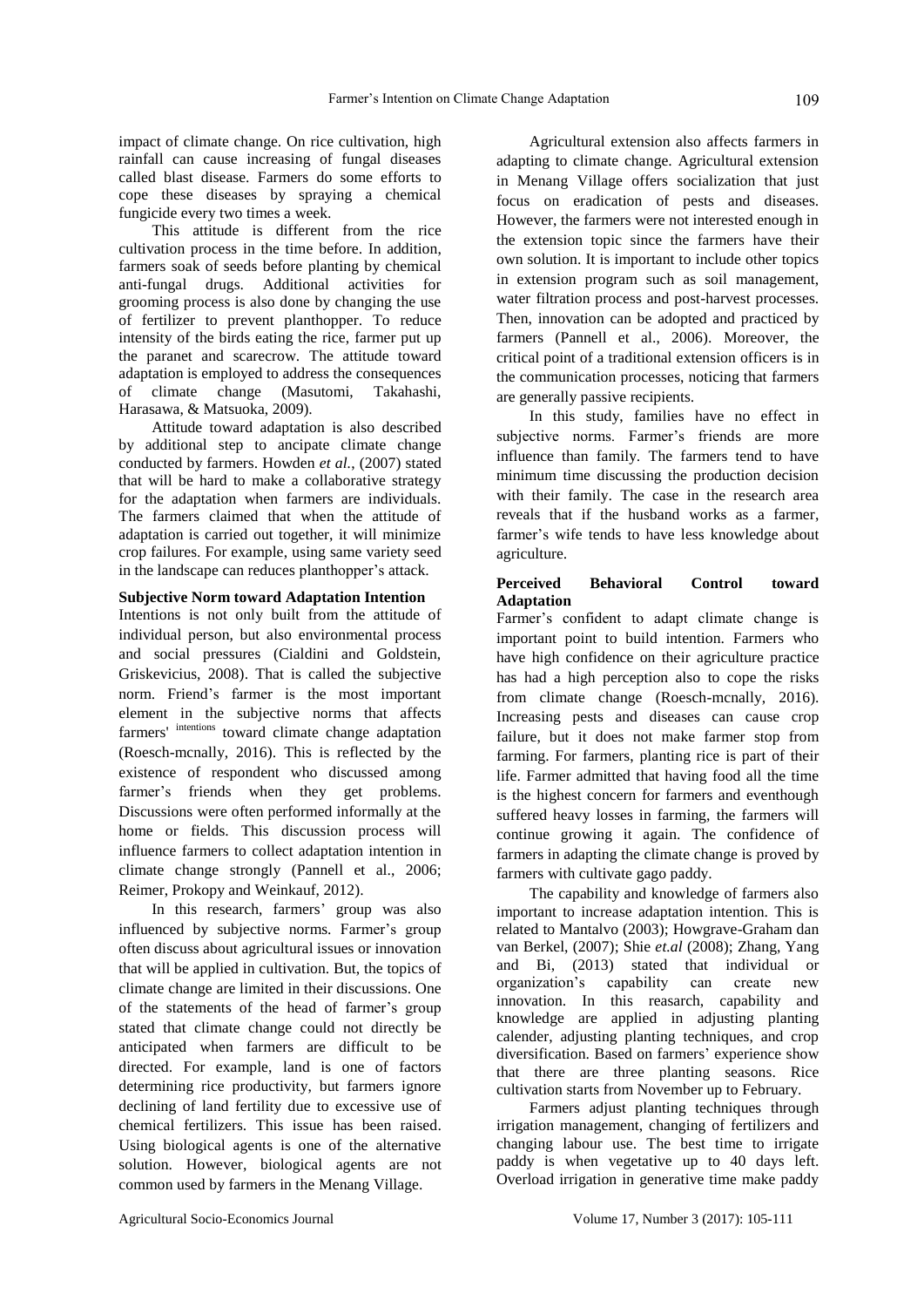less sturdy. Fertilizer management also be planting strategy. When the intesity of rain is increased, farmer will reduce N fertilizer use because it makes roots and stems become weak.

Using chemical such as pesticides or fungicides also need strategy. Although farmer has limited knowledge about active inggredients in pesticides, it does not limit farmer's intention to use it. Farmers generally use pesticides using their estimation. This strategy is the adaptation process to cope the impact of climate change. Beside, crop diversification also includes the adaptation strategy. All respondents have common cropping pattern, such as chili-corn-rice cultivation. Moreover, to prevent vulnerability, farmers should consider to choose better variety. Commonly, farmers use Ciherang, Membramo, IR-64 and legowo variety. But, many farmers plant Ciherang because it is more resistant in rainy season.

## **CONCLUSION AND SUGGESTION**

## **Conclusion**

- 1. Climate change is a serious problem for farmers. The characteristics of climate change based on farmer's percepstion are increasing rainfall and rising temperature. The causes of climate change are logging and factory industrialization. The impact of climate change is increasing pests and diseases attack and declining productivity. Therefore, farmers should adapt this and minimize the damage of production due to the climate change.
- 2. The results show that attitudes, subjective norms and perceived behavioral control have positive influences for farmers' intention towards adaptation. The attitude contributes to affect intention about 0.48. Subjective norm and perceived behavioral control have path coefficient about 0.36 and 0.27, respectively. Subjective norms or environmental factors of farmers are farmer's friend, farmer groups and agricultural extension officers. In perceived behavioral control, famers have capability and knowledge to adapt climate change, also have good confidence to commit agriculture practices. Intention of farmers are represented by adjusting planting calender, adjusting planting techniques and crop diversification.

## **Suggestion**

Increasing awareness of farmers about climate change should be achieved through more socialization and discussion. Attitude toward adaptation can be increase by climate field school. Farmer's group must make an innovation discussion and strategy to make farmers interest with this issue.

#### **REFERENCES**

- Ajzen, I. (1991). From intentions to actions: A theory of planned behavior. *Action Control: From Cognition to Behavior*, 11–39. https://doi.org/10.1007/978-3-642-69746-3\_2
- Alam, M., Siwar, C., Ekhwan, M., Molla, R. I., & Talib, B. (2011). Paddy farmers ' adaptation practices to climatic vulnerabilities in Malaysia. *Mitig Adapt Strateg Glob Change*, (April 2012). https://doi.org/10.1007/s11027- 011-9333-7
- Alam, M., Siwar, C., Molla, R. I., Ekhwan, M., & Talib, B. (2010). Socioeconomic Impacts of Climatic Change on Paddy Cultivation: An Empirical Investigation in Malaysia. *Knowledge Globalization*, *3*(1), 71–84.
- Andrade Pérez, A., B, H. F., Gatti;, C., & R. (2010). *Building resilience to climate change : ecosystem-based adaptation and lessons from the field*. *Ecosystem Management Series no. 9*.
- Dang, H. Le, Li, E., Nuberg, I., & Bruwer, J. (2014). Understanding farmers' adaptation intention to climate change: A structural equation modelling study in the Mekong Delta, Vietnam. *Environmental Science and Policy*, *41*(July), 11–22. https://doi.org/10.1016/j.envsci.2014.04.002
- Goldstein, N. J., Cialdini, R. B., & Griskevicius, V. (2008). A Room with a Viewpoint: Using Social Norms to Motivate Environmental Conservation in Hotels. *Journal of Consumer Research*, *35*(3), 472–482. https://doi.org/10.1086/586910
- Howden, S. M., Soussana, J.-F., Tubiello, F. N., Chhetri, N., Dunlop, M., & Meinke, H. (2007). Adapting agriculture to climate change. *Proceedings of the National Academy of Sciences*, *104*(50), 19691–19696. https://doi.org/10.1073/pnas.0701890104
- Howgrave-Graham, A., & van Berkel, R. (2007). Assessment of cleaner production uptake: method development and trial with small businesses in Western Australia. *Journal of Cleaner Production*, *15*(8–9), 787–797. https://doi.org/10.1016/j.jclepro.2006.07.004
- Ibrahim, S., & Ayinde, I. (2015). Analysis of arable crop farmers' awareness to causes and effects